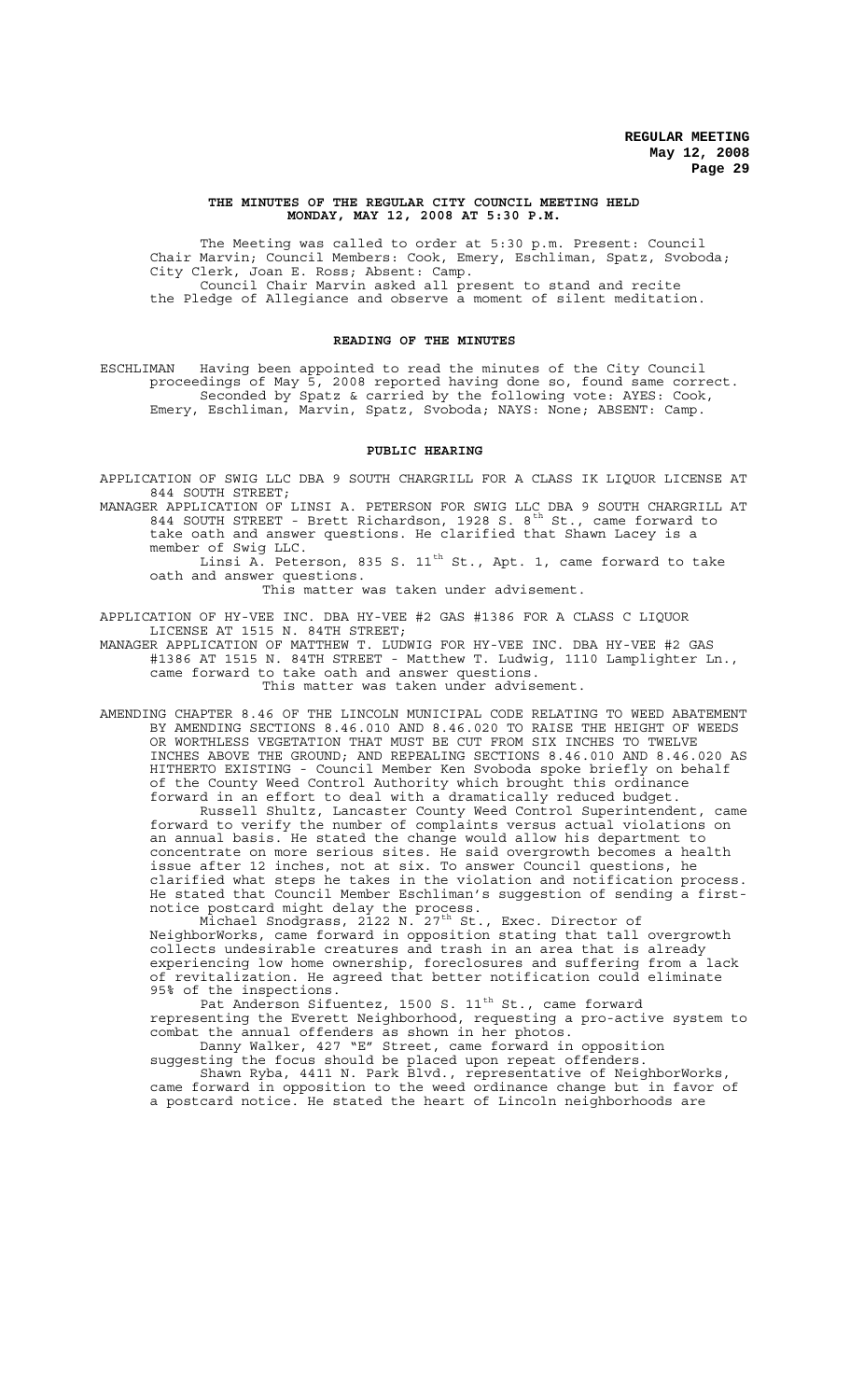under stress of foreclosure, code violations, graffiti, rental vacancy rates and low home ownership rates. He said this ordinance is one of the few tools in place to protect older neighborhoods. Upon Mr. Ryba's prompting, several homeowners in the audience stood up to acknowledge their opposition.

Coby Mach, Director of LIBA, came forward as a homeowner in opposition and suggested the use of technology which would implement digital cameras and e-mails to aid in reporting violations.

Craig Groat, address not given, came forward as a lifetime gardener in opposition, providing documentation which states that frequent mowing is a valuable weed control method.

Ed Patterson, 700 N. 24<sup>th</sup> St., came forward in opposition stating that overgrown yards are an invitation to break-ins and can lead to more crime.

Bret Beermann, 630 Village Ave., Malone Community Resident, came forward in opposition stating that keeping the six-inch height sends a statement to owners, further enforcing that overgrowth is unacceptable. Susan Melcher, 2401 Garfield, came forward in opposition stating

that laws that are less strict send a message. Jeanette Harris, 2424 Northlund Ct., came forward in opposition

stating that builders in her area let weeds reach three feet in height and yet nothing is done. She responded to Council questions stating that weeds germinate at six inches which spread the problem.

Maurice Baker, 3259 Starr St., came forward in opposition stating that quality of life can be a measure of efficiency.

Mary Reeves, 3236 Dudley, came forward in opposition stating she is a neighborhood walker and she feels if overgrowth is reported at 12", it will be 18" before being cut.

Cathy Beecham, 2540 C St., came forward in opposition stating the City should identify problem properties and leverage fines on repeat offenders, thereby helping to revitalize neighborhoods.

Curtis Wood, 342 S.  $50^{th}$ , President of Witherbee Neighborhood, came forward in opposition stating the current height provides safety and security.

Mr. Shultz came forward in rebuttal stating he follows notification procedures but would like to implement a streamlined procedure, possibly setting up a fine structure. Council suggested setting up a comprehensive discussion with departments and volunteers to include broader views as well as to look at the State Laws.

John V. Hendry, City Attorney, came forward to answer questions by clarifying the State Law regarding mail acknowledgment of receipt and the ability to assess a reasonable fine.

This matter was taken under advisement.

APPROVING THE PLATTE RIVER WELL FIELD FARM LEASE BETWEEN THE CITY (OWNER) AND DENNIS M. THOMAS (TENANT) FOR THE LEASE OF APPROXIMATELY 240 ACRES AROUND THE CITY OF LINCOLN ASHLAND WELLHEAD WATER OPERATIONS IN ASHLAND, NEBRASKA FOR A ONE-YEAR TERM FROM JUNE 1, 2008 THROUGH MAY 31, 2009 - Chad Blahak, Public Works & Utilities, came forward to answer questions about the use of land for farming purposes and the concern of water pollution. Mr. Blahak stated he would return in one week with answers regarding the protection of well water from nitrates and how the lease rate figure was achieved.

This matter was taken under advisement.

COMP. PLAN CONFORMITY 08005 - DECLARING APPROXIMATELY 19.37 ACRES OF PROPERTY GENERALLY LOCATED AT N. 56TH STREET AND BLUFF ROAD AS SURPLUS AND AUTHORIZING THE SALE THEREOF TO THE NEBRASKA GAME AND PARKS COMMISSION - David Landis, Director of Urban Development, came forward to clarify that Game & Parks will be able to utilize this new location for their heavy equipment storage, thereby improving neighborhood housing in the Peter Pan Park area.

This matter was taken under advisement.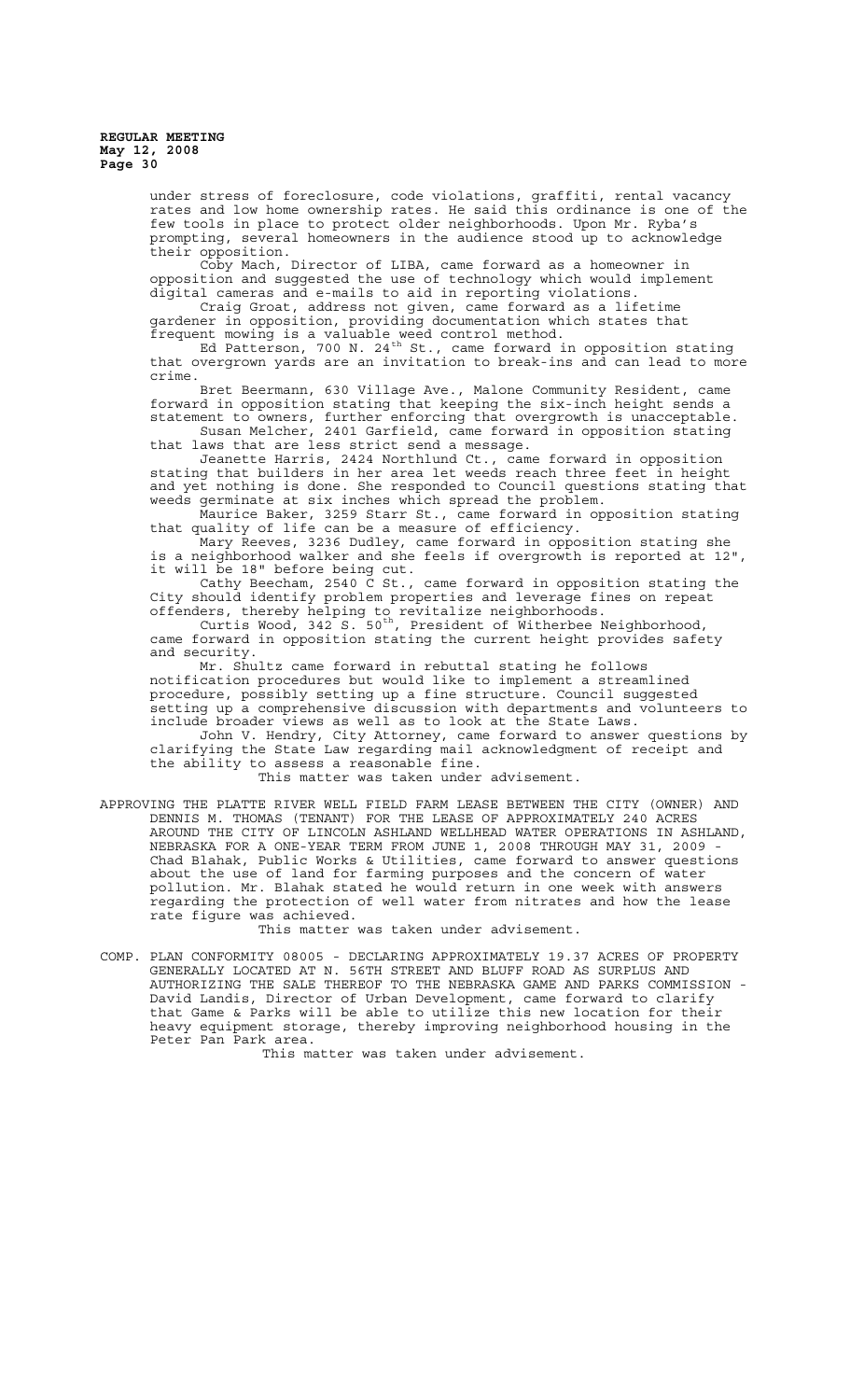CHANGE OF ZONE 08015 - APPLICATION OF THE UNIVERSITY OF NEBRASKA FOUNDATION FOR A CHANGE OF ZONE FROM I-2 INDUSTRIAL PARK DISTRICT TO O-3 OFFICE PARK DISTRICT ON PROPERTY GENERALLY LOCATED AT N.W. 7TH STREET AND HIGHLAND BLVD.;

CHANGE OF ZONE 2938C - APPLICATION OF THE UNIVERSITY OF NEBRASKA FOUNDATION TO EXPAND THE AREA OF THE UNIVERSITY OF NEBRASKA TECHNOLOGY PARK SPECIAL SIGN DISTRICT BY APPROXIMATELY 12 ACRES ON PROPERTY GENERALLY LOCATED AT N.W. 1ST STREET AND W. HIGHLAND BLVD. - Tom Huston, 233 S. 13<sup>th</sup> Street, Suite 1900, came forward on behalf of the applicant clarifying the change of zone as providing additional frontage for visibility of the Technology Park from I-80, attracting potential tenants/customers which could hopefully lead to expansion.

Richard Esquivel, 733 W. Cuming, came forward to inquire about the wetlands and trees.

Mr. Huston came forward to state that existing ponds serve as storm water retention as well as amenities. He said the trees are to be protected to an extent within a part of the design standards. This matter was taken under advisement.

TO PROVIDE AUTHORITY TO ASSESS PROPERTY OWNERS FOR THE COST OF SNOW AND ICE REMOVAL BY THE CITY FROM SIDEWALKS ADJACENT TO THEIR PROPERTY DURING THE WINTER SEASON OF 2007-2008 - Harry Kroos, Public Works & Utilities, came forward to answer questions about the 12 parcels.

Danny Walker, 427 "E" Street, came forward to suggest that absentee owners should be notified early in the season to avoid dangerous situations.

Richard Tast, Jr., 4841 S. 76 $^{\rm th}$  St., duplex owner at 1415 N. 32 $^{\rm nd}$ St., came forward to state that he neither received notice by mail nor by written posting on the front door.

Mr. Kroos came forward to answer questions about notification, the use of Pro Mow as a consistent company, and clarification that they inspect 880 complaint areas per season.

John V. Hendry, City Attorney, came forward to state that notification must be placed in a conspicuous place on property; if this is not done, the City cannot assess.

This matter was taken under advisement.

APPROVING A REDEVELOPMENT AGREEMENT BETWEEN THE CITY AND CAPITOL COLD LLC RELATING TO THE CONSTRUCTION OF STORAGE BUILDINGS FOR COMMERCIAL USE WITHIN THE WEST O STREET REDEVELOPMENT PLAN FOR PUBLIC IMPROVEMENTS INCLUDING LANDSCAPING AND NEW SIDEWALKS ABUTTING THE PROJECT AREA GENERALLY LOCATED AT 301 S.W. 32ND STREET - David Landis, Director of Urban Development, came forward to answer questions and stated that TIF money was requested to construct a \$55,000 sidewalk in an area where there will be a future need of a road.

Ernie Castillo, Urban Development, came forward to answer a Council question replying that Mr. Urbanski, the developer, paid \$22,000 in impact fees.

Richard Esquivel, 733 W. Cuming, came forward to question why tax dollars are used for this location.

Chair Marvin replied that for the record, this sidewalk is for the public right-of-way.

Mr. Landis came forward to answer questions regarding the use of TIF and stated the company is worth \$2.5 million and employs 10 individuals. He said the sidewalk adds safety to the area.

This matter was taken under advisement.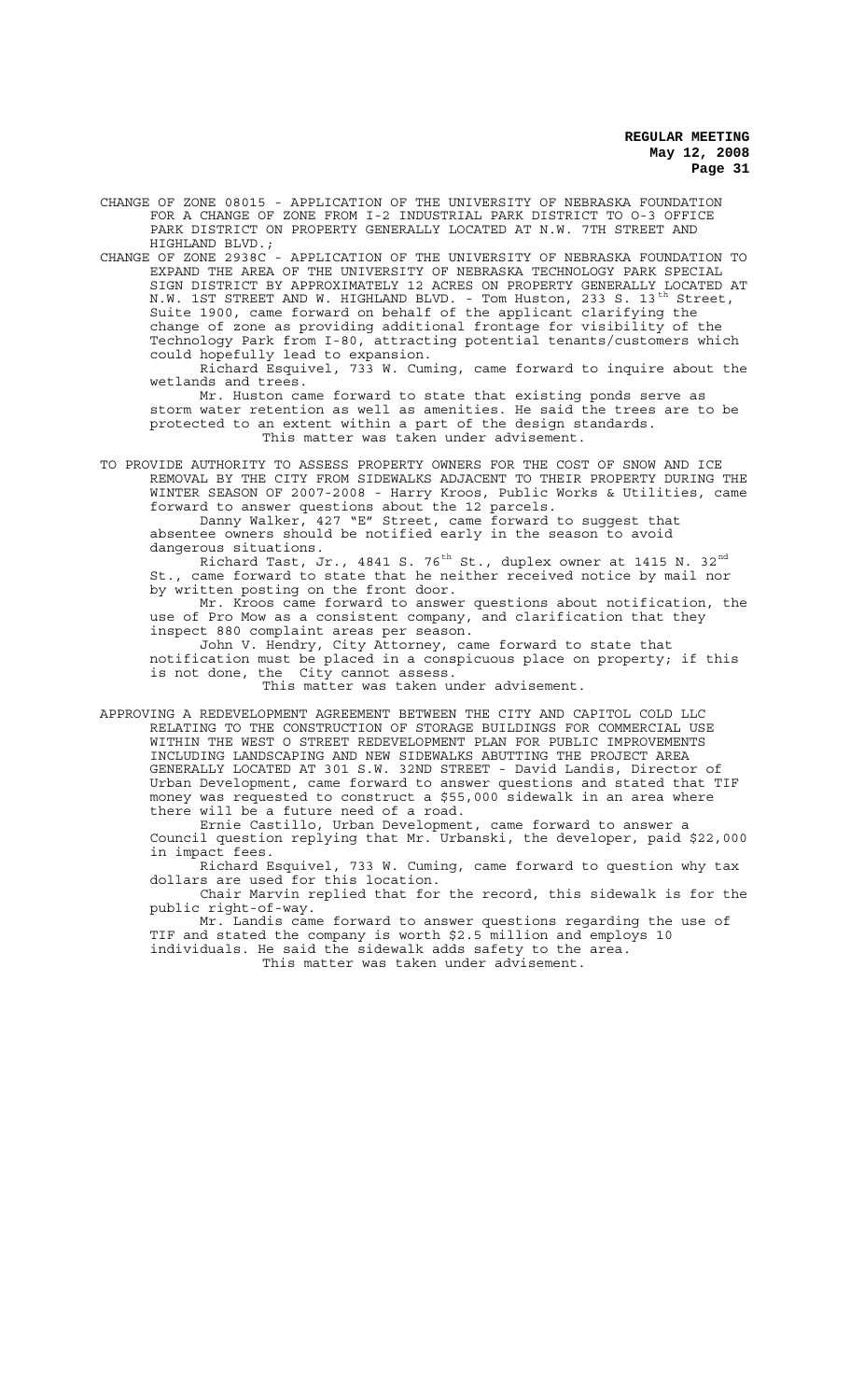USE PERMIT 05005A - APPLICATION OF GREGG TRAUTMAN TO REDUCE A PORTION OF THE FRONT YARD SETBACK FROM 25 FEET TO 15 FEET TO ACCOMMODATE A SIGN ON PROPERTY GENERALLY LOCATED 1/2 BLOCK SOUTH OF S. 37TH AND O STREETS - Gregg Trautman, 700 Lakewood Dr., came forward to state the use permit will allow more parking on the property, thus alleviating traffic on 37<sup>th</sup> Street.

This matter was taken under advisement.

**\*\* END OF PUBLIC HEARING \*\***

**TOOK BREAK 7:57 P.M. RECONVENED 8:08 P.M.**

# **COUNCIL ACTION**

#### **REPORTS OF CITY OFFICERS**

- LINCOLN WATER & WASTEWATER SYSTEM RECAPITULATION OF DAILY CASH RECEIPTS FOR APRIL 2008 - CLERK presented said report which was placed on file in the Office of the City Clerk. **(8-71)**
- CLERK'S LETTER AND MAYOR'S APPROVAL OF RESOLUTIONS AND ORDINANCES PASSED BY CITY COUNCIL ON APRIL 28, 2008 - CLERK presented said report which was placed on file in the Office of the City Clerk. **(27-1)**
- REPORT FROM CITY TREASURER OF FRANCHISE TAX FOR THE MONTH OF MARCH, 2008 FROM AQUILA - CLERK presented said report which was placed on file in the Office of the City Clerk. **(16-1)**
- REPORT FROM THE CITY TREASURER OF FRANCHISE TAX FROM TIME WARNER CABLE FOR THE QUARTER ENDING MARCH 31, 2008 - CLERK presented said report which was placed on file in the Office of the City Clerk. **(41-2518A)**
- REPORT FROM CITY TREASURER OF E911 SURCHARGE FOR 1ST QUARTER 2008: WINDSTREAM COMMUNICATIONS, INC.; MARCH 2008: ACN COMM. SERVICES, AT&T COMM OF MIDWEST, BUDGET PREPAY, COMTEL TELCOM ASSETS, LEVEL 3 COMM, QWEST COMM, TWC DIGITAL PHONE - CLERK presented said report which was placed on file in the Office of the City Clerk. **(20-02)**
- REPORT FROM CITY TREASURER OF TELECOMMUNICATIONS OCCUPATION TAX FOR 1<sup>ST</sup> QUARTER 2008: AMERIVISION, ASSOC. ADMINISTRATORS, COMTECH 21, DIGIZIP, MEGAPATH, NECC TELECOM, OPEX COMM., TELENATIONAL, VIAERO WIRELESS; JANUARY 2008: ANDIAMO TELECOM; FEBRUARY 2008: ACN COMM., ADVANCED TEL, ANDIAMO TELECOM, BROADBAND DYNAMICS, BROADWING, BUSINESS PROD. SOLUTIONS, CIMCO, CINCINNATI BELL, CRICKET, EARTHLINK, GLOBAL CROSSING, GLOBALSTAR USA, GTC TELECOM, GUARANTEED PHONE SERVICE, IBM GLOBAL, INTELLICALL, KDDI AMERICA, LDMI, MCLEOD USA, NEBRASKA TECHNOLOGY & TELECOM., NEW CINGULAR WIRELESS, NEW EAGLE NETWORK, ONSTAR, PRIMUS, QUANTUM SHIFT, QWEST, TELECORP, FLYING J, TRACFONE, TRANS NATIONAL, TWC DIGITAL PHONE, UCN, USCOC OF GREATER IOWA, USCOC OF NEBRASKA/KANSAS, VERIZON-BELL ATLANTIC, VIRGIN MOBILE USA, VOICECOM, WHOLESALE CARRIER SERVICES, WORKING ASSETS FUNDING SERVICE, XO COMMUNICATIONS; MARCH 2008: 360NETWORKS, 800 RESPONSE, ACCERIS, ALLTELL, ALLTEL COMMUNICATIONS OF NE, AT&T COMM. OF MIDWEST, ATS MOBILE TELEPHONE, BT AMERICAS, BUSINESS TELECOM, CA AFFINITY, COVISTA, D&D COMM, ENHANCED COMM. GROUP, ENHANCED COMM. NETWORK, FIRST COMM., GLOBALCOM, GTC TELECOM, LIGHTYEAR, NETWORK BILLING SYSTEMS, NEXTEL, NOS COMM., NOSVA, SBC LONG DISTANCE, SPRINT, SPRINT SPECTRUM, TCG OMAHA, TRI-M, UNITE PRIVATE NETWORKS, VERIZON, ZONE TELECOM - CLERK presented said report which was placed on file in the Office of the City Clerk. **(20)**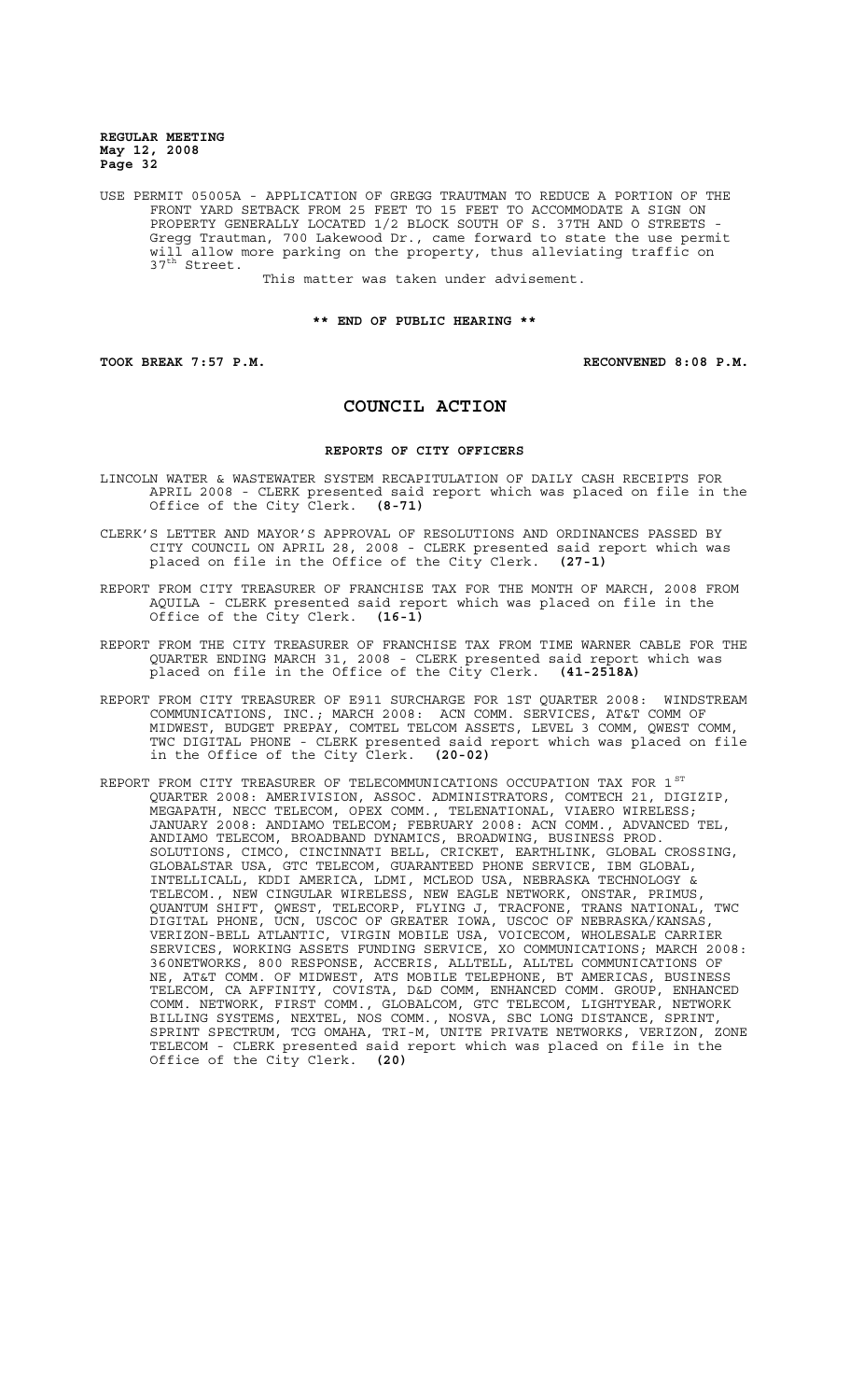#### **PETITIONS & COMMUNICATIONS**

SETTING THE HEARING DATE OF MAY 19, 2008 AT 1:30 P.M. FOR THE APPLICATION OF MAGNOLIA RESTAURANT, INC. TO EXPAND ITS LICENSED PREMISES BY THE ADDITION OF AN L-SHAPED SIDEWALK CAFÉ APPROXIMATELY 11 FEET BY 60 FEET LOCATED AT 301 N. 8TH STREET - CLERK read the following resolution, introduced by John Spatz, who moved its adoption:

A-84850 BE IT RESOLVED by the City Council, of the City of Lincoln, that a hearing date is hereby set for Monday, May 19, 2008, at 1:30 p.m. or as soon thereafter as possible in the City Council Chambers, County-City Building, 555 S. 10th St., Lincoln, NE, for the application of Magnolia Restaurant, Inc. dba Magnolia Restaurant to expand its licensed premises by the addition of an L-shaped sidewalk café approximately 11 feet by 60 feet located at 301 N. 8th Street.

If the Police Dept. is unable to complete the investigation by said time, a new hearing date will be set.

Introduced by John Spatz Seconded by Svoboda & carried by the following vote: AYES: Cook, Emery, Eschliman, Marvin, Spatz, Svoboda; NAYS: None; ABSENT: Camp.

SETTING THE HEARING DATE OF MAY 19, 2008 AT 1:30 P.M. FOR THE APPLICATION OF AQUA MATIC INC. DBA ROC'S STOP & SHOP FOR A CLASS D LIQUOR LICENSE AT 2700 SOUTH STREET - CLERK read the following resolution, introduced by John Spatz, who moved its adoption:

A-84851 BE IT RESOLVED by the City Council, of the City of Lincoln, that a hearing date is hereby set for Monday, May 19, 2008, at 1:30 p.m. or as soon thereafter as possible in the City Council Chambers, County-City Building, 555 S. 10th St., Lincoln, NE, for the application of Aqua Matic Inc. dba Roc's Stop & Shop for a Class "D" liquor license at 2700 South Street.

If the Police Dept. is unable to complete the investigation by said time, a new hearing date will be set.

Introduced by John Spatz Seconded by Svoboda & carried by the following vote: AYES: Cook, Emery, Eschliman, Marvin, Spatz, Svoboda; NAYS: None; ABSENT: Camp.

THE FOLLOWING HAVE BEEN REFERRED TO THE PLANNING DEPARTMENT:

Change of Zone No. 08018 - App. Of Gamma Phi Beta House Corp., from 0-2 Suburban Office District to R-7 Residential District and from O-2 Suburban Office District to P Public Use District on property generally located at N. 16th Street and R Street. Change of Zone No. 08019 - App. Of Robert Rokeby, Victoria Rokeby and Larry Schmieding, from R-3 Residential District to H-3 Highway Larry Schmieding, from R-3 Residential District to H-3 Highway<br>Commercial District on property generally located at N. 35th Street and Superior Street. Change of Zone No. 08020 - App. Of Olsson Associates, from R-4

Residential District to I-1 Industrial District on property generally located at N. 56th Street and Ballard Avenue.

# **LIQUOR RESOLUTIONS**

APPLICATION OF SWIG LLC DBA 9 SOUTH CHARGRILL FOR A CLASS IK LIQUOR LICENSE AT 844 SOUTH STREET - CLERK read the following resolution, introduced by Doug Emery, who moved its adoption for approval:

A-84852 BE IT RESOLVED by the City Council of the City of Lincoln, Nebraska:

That after hearing duly had as required by law, consideration of the facts of this application, the Nebraska Liquor Control Act, and the pertinent City ordinances, the City Council recommends that the application of Swig LLC dba 9 South Chargrill for a Class "IK" liquor license at 844 South Street, Lincoln, Nebraska, for the license period ending April 30, 2009, be approved with the condition that the premise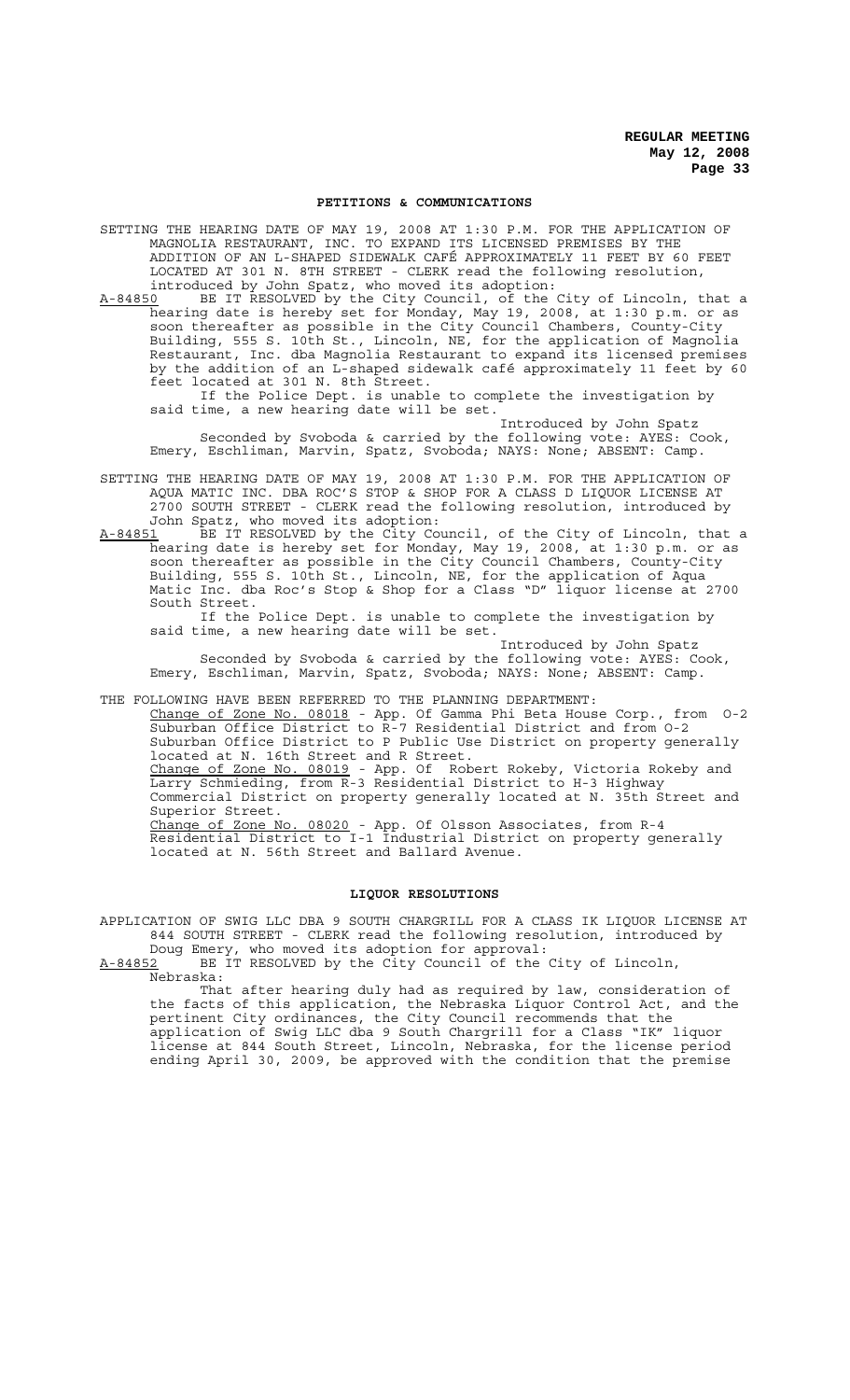complies in every respect with all city and state regulations. The City Clerk is directed to transmit a copy of this resolution to the Nebraska Liquor Control Commission. Introduced by Doug Emery Seconded by Svoboda & carried by the following vote: AYES: Cook, Emery, Eschliman, Marvin, Spatz, Svoboda; NAYS: None; ABSENT: Camp. MANAGER APPLICATION OF LINSI A. PETERSON FOR SWIG LLC DBA 9 SOUTH CHARGRILL AT 844 SOUTH STREET - CLERK read the following resolution, introduced by Doug Emery, who moved its adoption for approval:<br>A-84853 WHEREAS, Swig LLC dba 9 South Chargrill lo A-84853 MHEREAS, Swig LLC dba 9 South Chargrill located at 844 South Street, Lincoln, Nebraska has been approved for a Retail Class "IK" liquor license, and now requests that Linsi A. Peterson be named manager; WHEREAS, Linsi A. Peterson appears to be a fit and proper person to manage said business. NOW, THEREFORE, BE IT RESOLVED by the City Council of the City of Lincoln, Nebraska: That after hearing duly had as required by law, consideration of the facts of this application, the Nebraska Liquor Control Act, and the pertinent City ordinances, the City Council recommends that Linsi A. Peterson be approved as manager of this business for said licensee. The City Clerk is directed to transmit a copy of this resolution to the Nebraska Liquor Control Commission. Introduced by Doug Emery Seconded by Svoboda & carried by the following vote: AYES: Cook, Emery, Eschliman, Marvin, Spatz, Svoboda; NAYS: None; ABSENT: Camp. APPLICATION OF HY-VEE INC. DBA HY-VEE #2 GAS #1386 FOR A CLASS C LIQUOR LICENSE AT 1515 N. 84TH STREET - CLERK read the following resolution, introduced by Doug Emery, who moved its adoption for approval: A-84854 BE IT RESOLVED by the City Council of the City of Lincoln,  $A-84854$  BE<br>Nebraska: That after hearing duly had as required by law, consideration of the facts of this application, the Nebraska Liquor Control Act, and the pertinent City ordinances, the City Council recommends that the application of Hy-Vee Inc. dba Hy-Vee #2 Gas #1386 for a Class "C" liquor license at 1515 N. 84th Street, Lincoln, Nebraska, for the license period ending October 31, 2008, be approved with the condition that the premise complies in every respect with all city and state regulations. The City Clerk is directed to transmit a copy of this resolution to the Nebraska Liquor Control Commission. Introduced by Doug Emery Seconded by Svoboda & carried by the following vote: AYES: Cook, Emery, Eschliman, Marvin, Spatz, Svoboda; NAYS: None; ABSENT: Camp.

MANAGER APPLICATION OF MATTHEW T. LUDWIG FOR HY-VEE INC. DBA HY-VEE #2 GAS #1386 AT 1515 N. 84TH STREET - CLERK read the following resolution, introduced by Doug Emery, who moved its adoption for approval: A-84855 WHEREAS, Hy-Vee Inc. dba Hy-Vee #2 Gas #1386 located at 1515 N.

84th Street, Lincoln, Nebraska has been approved for a Retail Class "C" liquor license, and now requests that Matthew T. Ludwig be named manager;

WHEREAS, Matthew T. Ludwig appears to be a fit and proper person to manage said business.

NOW, THEREFORE, BE IT RESOLVED by the City Council of the City of Lincoln, Nebraska:

That after hearing duly had as required by law, consideration of the facts of this application, the Nebraska Liquor Control Act, and the pertinent City ordinances, the City Council recommends that Matthew T. .<br>Ludwig be approved as manager of this business for said licensee. The City Clerk is directed to transmit a copy of this resolution to the Nebraska Liquor Control Commission.

Introduced by Doug Emery Seconded by Svoboda & carried by the following vote: AYES: Cook, Emery, Eschliman, Marvin, Spatz, Svoboda; NAYS: None; ABSENT: Camp.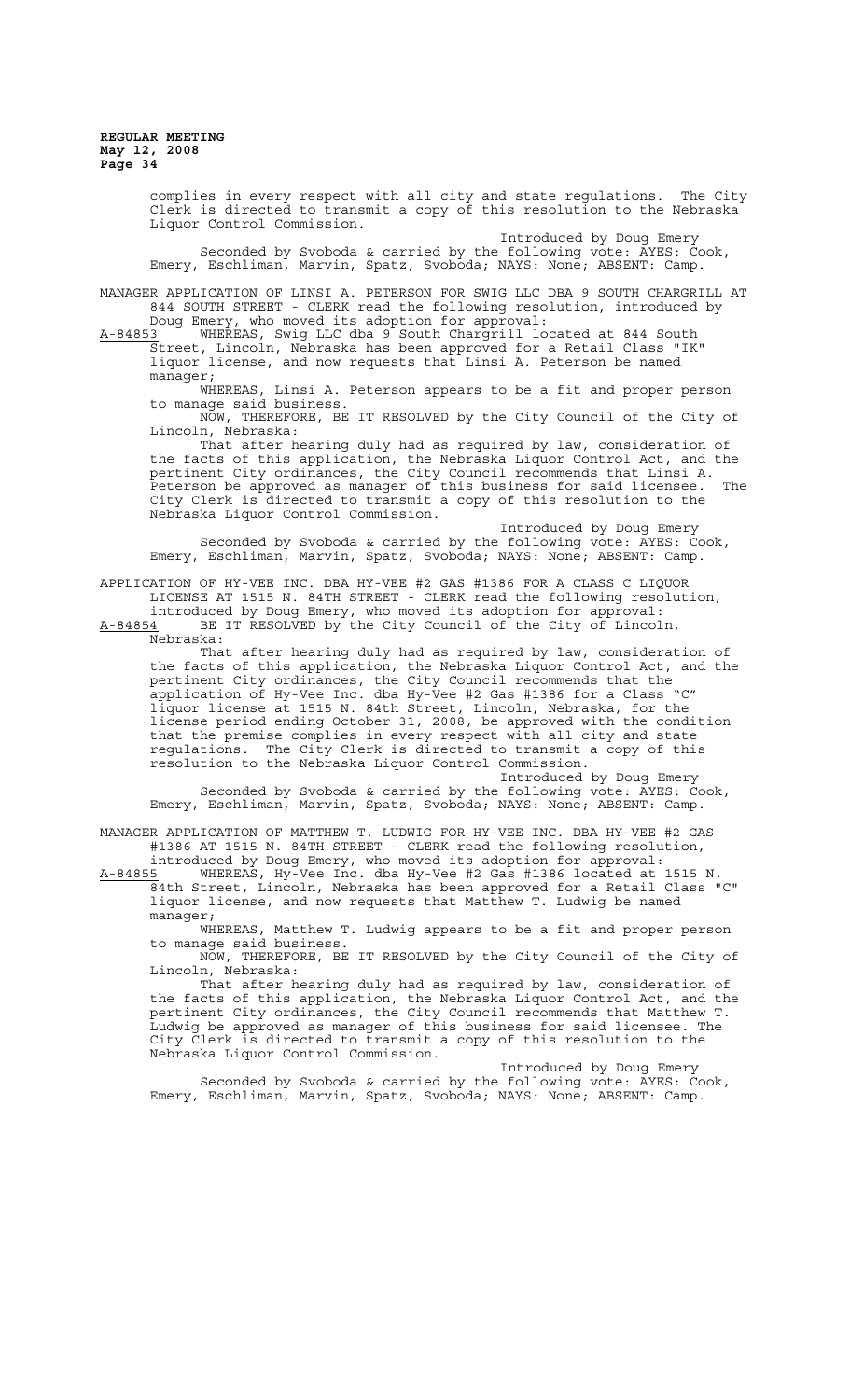# **ORDINANCES - 2ND READING & RELATED RESOLUTIONS (as required)**

- AMENDING CHAPTER 8.46 OF THE LINCOLN MUNICIPAL CODE RELATING TO WEED ABATEMENT BY AMENDING SECTIONS 8.46.010 AND 8.46.020 TO RAISE THE HEIGHT OF WEEDS OR WORTHLESS VEGETATION THAT MUST BE CUT FROM SIX INCHES TO TWELVE INCHES ABOVE THE GROUND; AND REPEALING SECTIONS 8.46.010 AND 8.46.020 AS HITHERTO EXISTING. (4/14/08 - P.H./2ND READING DELAYED 4 WKS. TO - CLERK read an ordinance, introduced by John Spatz, Chapter 2.54 of the Lincoln Municipal Code relating to conflicts of interest of officers and employees to declare the policy of the Chapter; to revise the definition of immediate family; to adopt standards for ethical conduct of officers and employees, including general principals relating to financial interests, use of information, status, or property for private gain, and contracting with the City; to require candidates for office to disclose existing or pending contractual relationships with the City; to declare interests in contracts by revising language, posting of information on websites, to require additional information on disclosures, to extend bid deadlines, and to require Council approval of such contracts, the second time.
- APPROVING THE PLATTE RIVER WELL FIELD FARM LEASE BETWEEN THE CITY (OWNER) AND DENNIS M. THOMAS (TENANT) FOR THE LEASE OF APPROXIMATELY 240 ACRES AROUND THE CITY OF LINCOLN ASHLAND WELLHEAD WATER OPERATIONS IN ASHLAND, NEBRASKA FOR A ONE-YEAR TERM FROM JUNE 1, 2008 THROUGH MAY 31, 2009 - CLERK read an ordinance, introduced by Robin Eschliman, accepting and approving the Platte River Well Field Farm Lease Between the City of Lincoln and Dennis M. Thomas for a lease of approximately 240 acres of property generally located around the City of Lincoln Ashland Wellhead Water Operations in Ashland, Nebraska for farming operations, the second time.
- COMP. PLAN CONFORMITY 08005 DECLARING APPROXIMATELY 19.37 ACRES OF PROPERTY GENERALLY LOCATED AT N. 56TH STREET AND BLUFF ROAD AS SURPLUS AND AUTHORIZING THE SALE THEREOF TO THE NEBRASKA GAME AND PARKS COMMISSION - CLERK read an ordinance, introduced by Robin Eschliman, declaring approximately 19.37 acres of City-owned property generally located at N. Street and Bluff Road as surplus and authorizing the sale thereof, the second time.
- CHANGE OF ZONE 08015 APPLICATION OF THE UNIVERSITY OF NEBRASKA FOUNDATION FOR A CHANGE OF ZONE FROM I-2 INDUSTRIAL PARK DISTRICT TO O-3 OFFICE PARK DISTRICT ON PROPERTY GENERALLY LOCATED AT N.W. 7TH STREET AND HIGHLAND BLVD (RELATED ITEMS: 08-56, 08-57) - CLERK read an ordinance, introduced by Robin Eschliman, amending the Lincoln Zoning District Maps attached to and made a part of Title 27 of the Lincoln Municipal Code, as provided by Section 27.05.020 of the Lincoln Municipal Code, by changing the boundaries of the districts established and shown thereon, the second time.
- CHANGE OF ZONE 2938C APPLICATION OF THE UNIVERSITY OF NEBRASKA FOUNDATION TO EXPAND THE AREA OF THE UNIVERSITY OF NEBRASKA TECHNOLOGY PARK SPECIAL SIGN DISTRICT BY APPROXIMATELY 12 ACRES ON PROPERTY GENERALLY LOCATED AT N.W. 1ST STREET AND W. HIGHLAND BLVD (RELATED ITEMS: 08-56, 08-57) - CLERK read an ordinance, introduced by Robin Eschliman, amending the "Standards of University of Nebraska Technology Park Special Sign District" originally adopted by Ordinance No. 16901 passed by the City Council on December 4, 1995, designating the University of Nebraska Technology Park as a special sign district, and subsequently amended by Ordinance No. 17504 on May 10, 1999 and Ordinance No. 18936 on June 11, 2007, to expand the area of the University of Nebraska Technology Park Special Sign District to include approximately 12 acres of property generally located at N.W. 1<sup>st</sup> Street and W. Highland Boulevard and legally described as: Lot 78 I.T., in the North Half of Section 10, Township 10 North, Range 6 East of the 6<sup>th</sup> P.M., Lincoln, Lancaster County, Nebraska, the second time.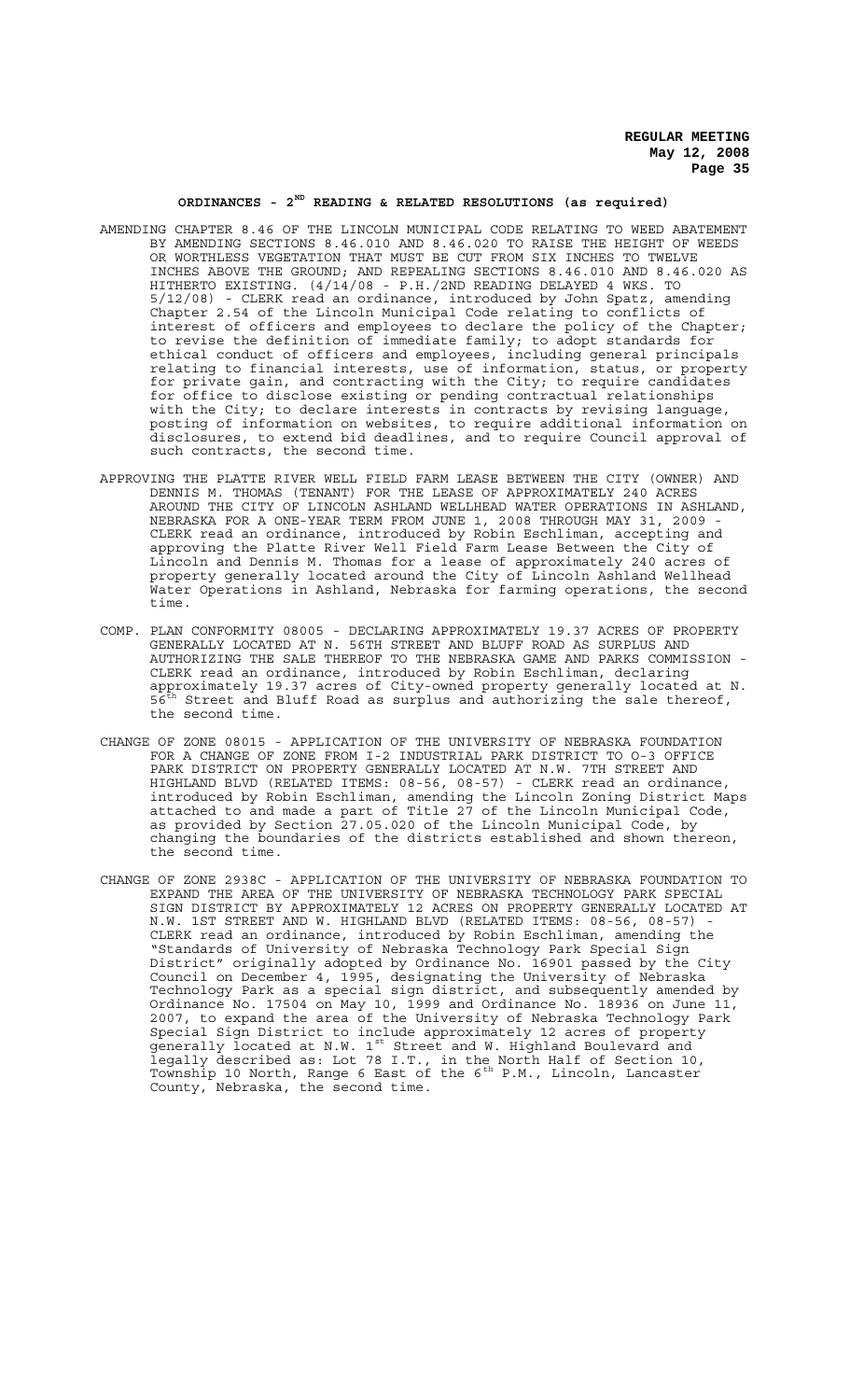# **PUBLIC HEARING RESOLUTIONS**

ACCEPTING THE REPORT OF NEW AND PENDING CLAIMS AGAINST THE CITY AND APPROVING DISPOSITION OF CLAIMS SET FORTH FOR THE PERIOD OF APRIL 16 - 30, 2008 - CLERK read the following resolution, introduced by Robin Eschliman, who moved its adoption:<br>A-84856 BE IT RESOLVE BE IT RESOLVED by the City Council of the City of Lincoln, Nebraska: That the claims listed in the attached report, marked as Exhibit "A", dated May 1, 2008, of various new and pending tort claims filed against the City of Lincoln with the Office of the City Attorney or the Office of the City Clerk, as well as claims which have been disposed of, are hereby received as required by Neb. Rev. Stat. § 13-905 (Reissue 1997). The dispositions of claims by the Office of the City Attorney, as shown by the attached report, are hereby approved: DENIED CONFIDENTIED ALLOWED / SETTLED None Fred Matulka & Deb Matulka \$5,817.07 The City Attorney is hereby directed to mail to the various claimants listed herein a copy of this resolution which shows the final disposition of their claim. Introduced by Robin Eschliman Seconded by Svoboda & carried by the following vote: AYES: Cook, Emery, Eschliman, Marvin, Spatz, Svoboda; NAYS: None; ABSENT: Camp. TO PROVIDE AUTHORITY TO ASSESS PROPERTY OWNERS FOR THE COST OF SNOW AND ICE REMOVAL BY THE CITY FROM SIDEWALKS ADJACENT TO THEIR PROPERTY DURING THE WINTER SEASON OF 2007-2008 - PRIOR to reading:<br>ESCHLIMAN Moved to amend Bill No. 08R-103 by remov ESCHLIMAN Moved to amend Bill No. 08R-103 by removing lines 17 & 18. Seconded by Spatz & carried by the following vote: AYES: Cook, Eschliman, Marvin, Spatz; NAYS: Emery, Svoboda; ABSENT: Camp. CLERK Read the following amended resolution, introduced by Robin Eschliman, who moved its adoption: A-84857 BE IT RESOLVED by the City Council of the City of Lincoln, Nebraska: That the snow removal costs for snow and ice removal off sidewalks for the 2007-2008 winter season as listed below be and the same hereby are assessed against the property listed opposite the amount.<br>Location and Legal Description of the Show Removal Legal Description Charges<br>\$383.25 338 West Rio Road  $\qquad \qquad$  Eastborough  $2^{nd}$  Addition Block 11, Lot 21 503 Trail Ridge Circle Russwood Park 1st Addition \$100.00 Block 3, Lot 1 1223 Cold Spring Road Salt Valley View, \$167.75 Block 3, Lot 2 2923, 2937 & 2945 'O' St Monarch Investment Company \$197.50 Replat, Lots A, B, C & D<br>8021 Sandalwood Drive Wedgewood Manor 2<sup>nd</sup> Addition \$237.00 Block 7, Lot 1 1435 'C' Street Lincoln Original, Block 216, \$254.12 Lot 2  $1415$  N.  $32^{\overline{m}}$ -Street Brace & Strawbridge Sub  $\leftarrow$  \$214.50 N50' Lots 11-12 1401 'D' Street Lincoln Original, Block 211 \$429.00 N47 1/3' Lot 6 1987 'C' Street Mount Emerald, E75' N142' Lot 1 \$206.00<br>2501 Winthrop Road Rathbone Village \$206.00 2501 Winthrop Road Rathbone Village **1996.00** Block 2, N60' Lot 1 505 'F' Street Lincoln Original, Block 174, \$172.25 Lot 9 500 'E' Street Lincoln Original, Block 174 \$244.00 Lots 7, 8, 10, 11 & 12 Introduced by Robin Eschliman Seconded by Svoboda & carried by the following vote: AYES: Cook,

Emery, Eschliman, Marvin, Spatz, Svoboda; NAYS: None; ABSENT: Camp.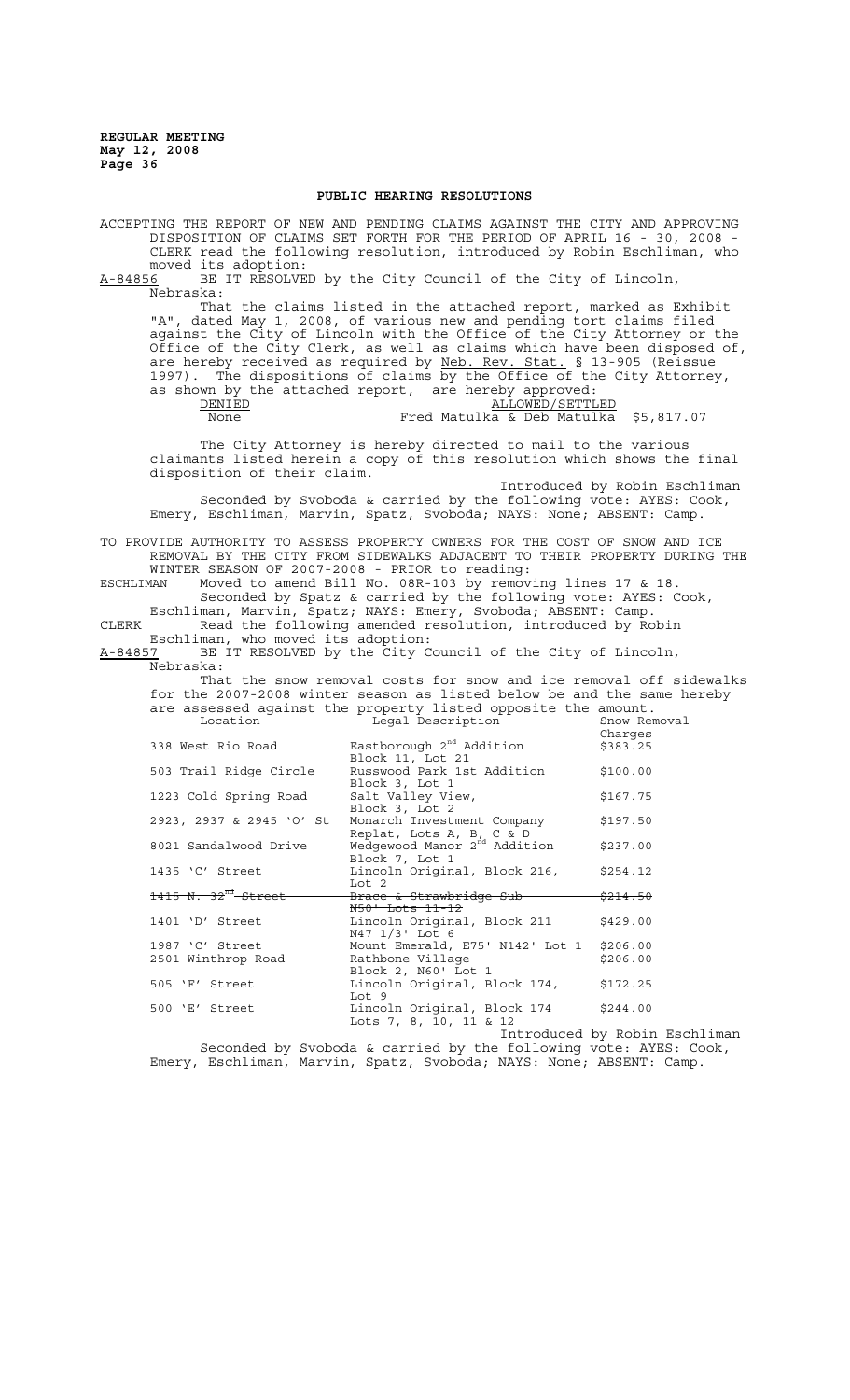APPROVING A REDEVELOPMENT AGREEMENT BETWEEN THE CITY AND CAPITOL COLD LLC RELATING TO THE CONSTRUCTION OF STORAGE BUILDINGS FOR COMMERCIAL USE WITHIN THE WEST O STREET REDEVELOPMENT PLAN FOR PUBLIC IMPROVEMENTS INCLUDING LANDSCAPING AND NEW SIDEWALKS ABUTTING THE PROJECT AREA GENERALLY LOCATED AT 301 S.W. 32ND STREET - PRIOR to reading:

COOK Moved to delay Action on Bill No. 08R-104 for one week to May 19, 2008.

Seconded by Emery & carried by the following vote: AYES: Cook, Emery, Eschliman, Marvin; NAYS: Spatz, Svoboda; ABSENT: Camp.

USE PERMIT 05005A - APPLICATION OF GREGG TRAUTMAN TO REDUCE A PORTION OF THE FRONT YARD SETBACK FROM 25 FEET TO 15 FEET TO ACCOMMODATE A SIGN ON PROPERTY GENERALLY LOCATED 1/2 BLOCK SOUTH OF S. 37TH AND O STREETS CLERK read the following resolution, introduced by Robin Eschliman, who moved its adoption:<br>A-84858 WHEREAS, Greque

A-84858 MHEREAS, Gregg Trautman has submitted an application in accordance with Sections 27.28.080 of the Lincoln Municipal Code designated as Use Permit No. 05005A to amend Use Permit No. 05005 in order to reduce the existing front yard setback from 25 feet to 15 feet to accommodate a ground sign on property generally located at 127 S. 37th Street, and legally described as:

Lots 18 and 19, Block 9, Young's Hyland Park, Lincoln, Lancaster County, Nebraska;

WHEREAS, the real property adjacent to the area included within the site plan for this amendment to the development within the use permit will not be adversely affected; and

WHEREAS, said site plan together with the terms and conditions hereinafter set forth are consistent with the intent and purpose of Title 27 of the Lincoln Municipal Code to promote the public health, safety, and general welfare.

NOW, THEREFORE, BE IT RESOLVED by the City Council of the City of Lincoln, Nebraska:

That the application of Gregg Trautman, hereinafter referred to as "Permittee", to amend Use Permit No. 05005 in order to reduce the existing front yard setback from 25 feet to 15 feet to accommodate a ground sign on the property legally described above be and the same is hereby granted under the provisions of Section 27.28.080 of the Lincoln Municipal Code upon condition that construction and operation of said ground sign be in substantial compliance with said application, the site plan, and the following additional express terms, conditions, and requirements:

1. This permit approves the reduction of the front yard setback along South 37th Street from 25 feet to 15 feet in that portion of the front yard south of the sanitary sewer easement and north of the northern most building line to accommodate a sign closer to the street as shown on the site plan.

2. Before receiving building permits the Permittee shall cause to be prepared and submitted to the Planning Department a revised and reproducible final site plan including five copies which removes the language on the building showing an arrow and "20 S.F. Illuminated Ground sign, 8' Max Height."

3. Before applying for a building permit all development and construction must substantially comply with the approved plans.

4. The physical location of all setbacks and yards, buildings, parking and circulation elements, and similar matters must be in substantial compliance with the location of said Items as shown on the approved site plan.

5. This resolution's terms, conditions, and requirements bind and obligate the Permittee, his successors and assigns.

6. The Permittee shall sign and return the letter of acceptance to the City Clerk within 60 days following the approval of the special permit, provided, however, said 60-day period may be extended up to six months by administrative amendment. The clerk shall file a copy of the resolution approving the special permit and the letter of acceptance with the Register of Deeds, filling fees therefor to be paid in advance by the Permittee.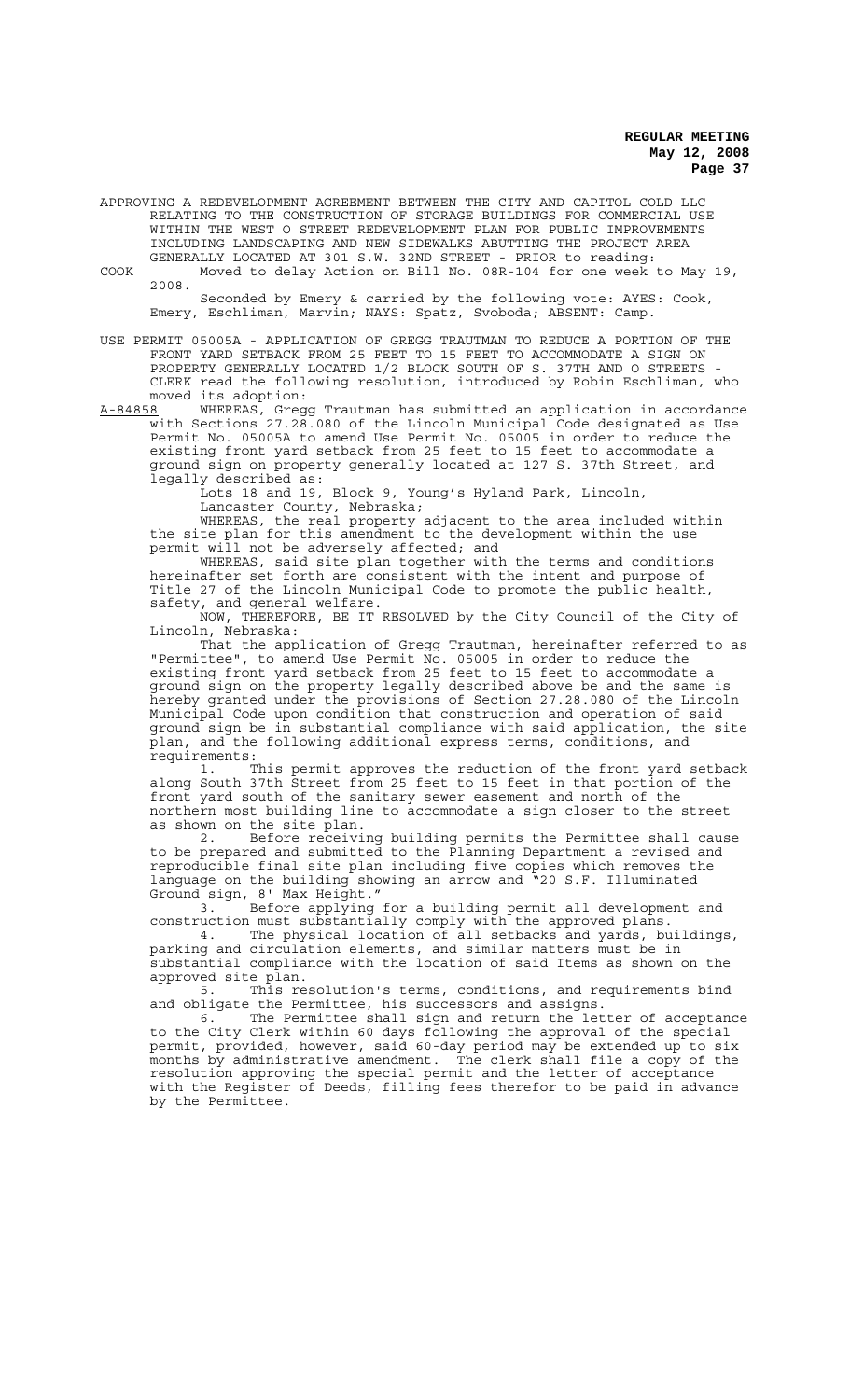> The site plan as approved with this resolution voids and supersedes all previously approved site plans, however all resolutions approving previous permits remain in force unless specifically amended by this resolution.

Introduced by Robin Eschliman Seconded by Svoboda & carried by the following vote: AYES: Cook, Emery, Eschliman, Marvin, Spatz, Svoboda; NAYS: None; ABSENT: Camp.

# **ORDINANCE - 1ST READING & RELATED RESOLUTIONS (AS REQUIRED)**

- AUTHORIZING THE ISSUANCE OF NOT TO EXCEED \$625,000 OF GENERAL OBLIGATION TAX ANTICIPATION NOTES TO THE CITY OF LINCOLN. (RELATED ITEMS: 08-58, 08R-107) (REQUEST 2ND, 3RD READINGS ON 5/19/08) - CLERK read an ordinance, introduced by John Spatz, authorizing and providing for the issuance, sale and delivery of Tax Anticipation Notes, Series 2008, of the City of Lincoln, Nebraska, in an aggregate principal amount not to exceed \$625,000 (the "notes"), for the purpose of paying the costs of architectural and urban designs and certain infrastructure and environmental studies in connection with construction, equipping and furnishing City facilities; prescribing certain terms of the notes; delegating, authorizing and directing the Finance Director to exercise his independent judgment and absolute discretion in determining certain other terms of the notes; providing for the payment of the principal of and interest on the notes by the levy of a tax on all of the taxable property within the City; authorizing and approving certain other documents and actions and related matters, the first time.
- APPROVING A PLEDGE AGREEMENT BETWEEN THE CITY OF LINCOLN AND THE UNF CHARITABLE GIFT FUND TO PROVIDE FUNDING TO THE CITY FOR PRELIMINARY DESIGN, ENGINEERING AND FEASIBILITY STUDIES RELATED TO THE ARENA PROJECT AND RELATED AMENITIES. (RELATED ITEMS: 08-58, 08R-107)
- ACCEPTING WILLOW SPRINGS HOMEOWNERS ASSOCIATION'S OFFER TO DEDICATE THE RIGHT-OF-WAY FOR LUCILE DRIVE AT PIONEERS BLVD - CLERK read an ordinance, introduced by John Spatz, accepting Willow Springs Homeowners Association's right-of-way for Lucile Drive at Pioneers Boulevard, the first time.

# ORDINANCES - 3<sup>RD</sup> READING & RELATED RESOLUTIONS (as required)

APPROVING A LEASE AGREEMENT BETWEEN THE CITY AND SCOTT & CINDY JENSEN FOR THE LEASE OF OFFICE SPACE BY THE LINCOLN AREA AGENCY ON AGING FOR ITS LINCOLN INFORMATION FOR THE ELDERLY (LIFE) PROGRAM AT 320 N. STATE STREET, OSCEOLA, NEBRASKA - CLERK read an ordinance, introduced by Doug Emery, accepting and approving a Lease Agreement between the City of Lincoln and Scott & Cindy Jensen for the lease of office space by the Lincoln Area Agency on Aging for its Lincoln Information For the Elderly (LIFE) Program located at 320 N. State Street, Osceola, NE 68651, for a 12-month term from June 1, 2008 through May 31, 2009, the third time. EMERY Move to pass the ordinance as read.

Seconded by Svoboda & carried by the following vote: AYES: Cook, Emery, Eschliman, Marvin, Spatz, Svoboda; NAYS: None; ABSENT: Camp. The ordinance, being numbered **#19085**, is recorded in Ordinance Book #26, Page

CHANGE OF ZONE 08011 - APPLICATION OF THE CEDARS HOME FOR CHILDREN FOR A CHANGE OF ZONE FROM R-1 RESIDENTIAL DISTRICT TO R-1 RESIDENTIAL PUD ON PROPERTY GENERALLY LOCATED AT S. 66TH STREET AND PIONEERS BLVD. TO PERMIT A NONPROFIT RELIGIOUS, EDUCATIONAL AND PHILANTHROPIC INSTITUTION WITH DOMESTIC SHELTER, CHILDREN'S HOME AND ADMINISTRATIVE OFFICE IN THE R-1 ZONING DISTRICT - CLERK read an ordinance, introduced by Doug Emery, amending the Lincoln Zoning District Maps attached to and made a part of Title 27 of the Lincoln Municipal Code, as provided by Section 27.05.020 of the Lincoln Municipal Code, by changing the boundaries of the districts established and shown thereon, the third time.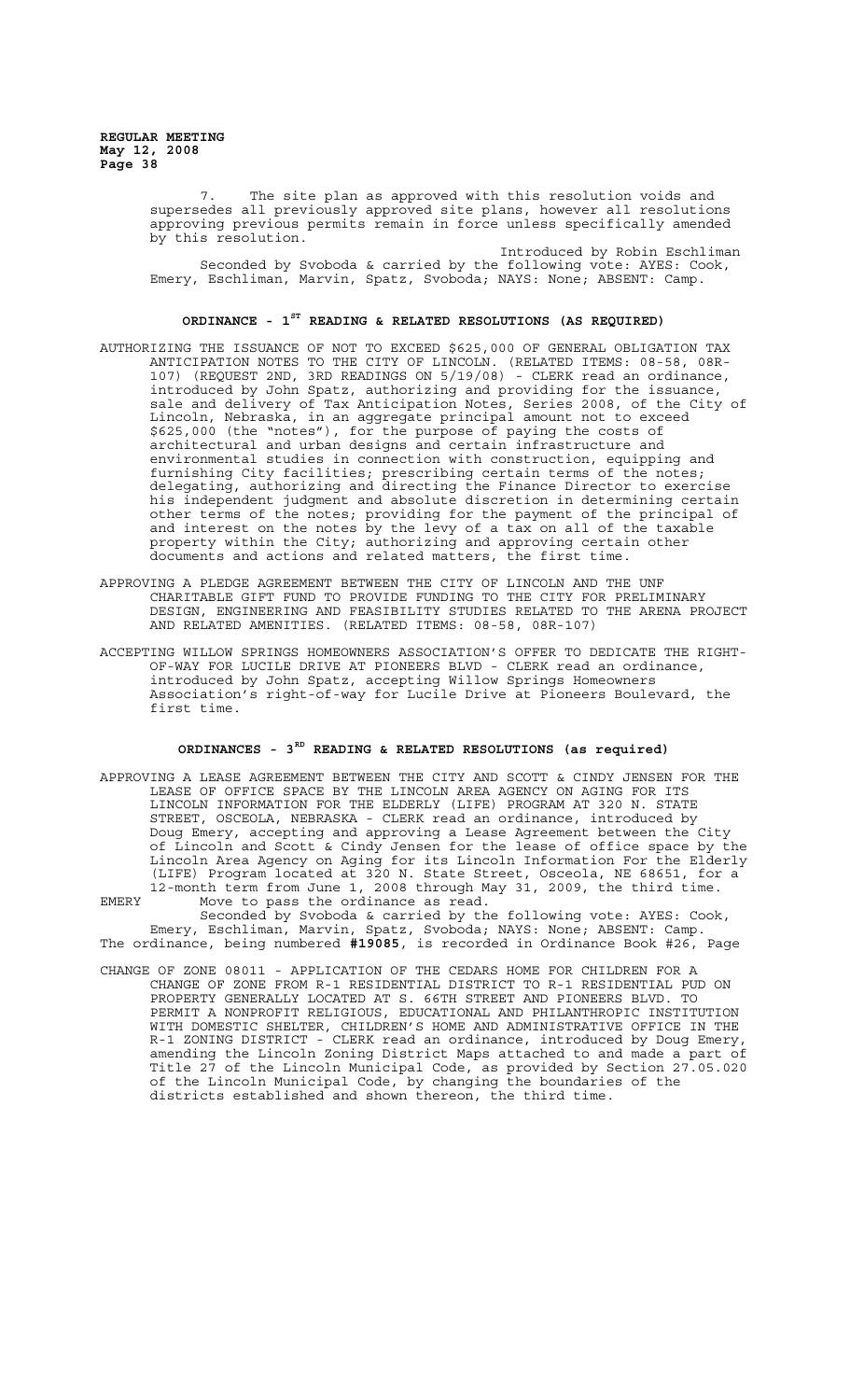EMERY Moved to pass the ordinance as read. Seconded by Svoboda & carried by the following vote: AYES: Cook, Emery, Eschliman, Marvin, Spatz, Svoboda; NAYS: None; ABSENT: Camp. The ordinance, being numbered **#19086**, is recorded in Ordinance Book #26, Page

APPROVING A LEASE AGREEMENT BETWEEN THE CITY AND THE 3 AMIGOS PROPERTIES FOR A LEASE OF SPACE FOR A THREE-YEAR TERM FOR USE BY THE LINCOLN POLICE DEPARTMENT - CLERK read an ordinance, introduced by Doug Emery, accepting and approving the  $1^{st}$  Lease Addendum to the previously approved Lease Agreement between The 3 Amigos Properties, LLC and the City of Lincoln for a lease of space for an additional term of November 1, 2008 through October 31, 2011, for use by the Lincoln Police Department, the third time.

EMERY Moved to pass the ordinance as read. Seconded by Svoboda & carried by the following vote: AYES: Cook, Emery, Eschliman, Marvin, Spatz, Svoboda; NAYS: None; ABSENT: Camp.

The ordinance, being numbered **#19084**, is recorded in Ordinance Book #26, Page

# **REGISTERED TO SPEAK SESSION - NONE**

# **OPEN MICROPHONE SESSION**

Richard Esquivel, 733 W. Cuming, came forward with numerous questions regarding dollars spent on City projects, declaration of blight, advertising revenue and a suggestion to finance youth sports programs through private advertising.

Council Member Eschliman requested Mr. Esquivel to transcribe his eight questions to Council in an e-mail format; thus, various City Department Heads could address them and reply to him directly. This matter was taken under advisement.

Danny Walker, 427 "E" Street, came forward to comment on commercial property in disarray near his residence. He said it is an unsafe area in a school zone and he expressed disappointment that some property owners do not take care of their property until forced. This matter was taken under advisement.

Ken Vice, 6921 S.  $51^{st}$  St., President of the Great Plains Trails Network and a member of the Pedestrian Bicycle Advisory Committee, came forward expressing concern about the maintenance of the Boosalis Trail pedestrian/bicycle underpass near the intersection of 48 $^{\rm th}$  and Highway .<br>2. He said it has been closed since October 2007 after a storm sewer back-up caused a washout under the trail. Mr. Vice stated the alternate passage is unsafe to maneuver through the poorly-designed, at-grade crossing. He requested funding be provided to repair emergencies such as this.

This matter was taken under advisement.

#### **MISCELLANEOUS BUSINESS**

# **PENDING -**

SVOBODA Moved to extend the Pending List to May 19, 2008. Seconded by Eschliman & carried by the following vote: AYES: Cook, Emery, Eschliman, Marvin, Spatz, Svoboda; NAYS: None; ABSENT: Camp.

# **UPCOMING RESOLUTIONS -**

SVOBODA Moved to approve the resolutions to have Public Hearing on May 19, 2008.

Seconded by Eschliman & carried by the following vote: AYES: Cook, Emery, Eschliman, Marvin, Spatz, Svoboda; NAYS: None; ABSENT: Camp.